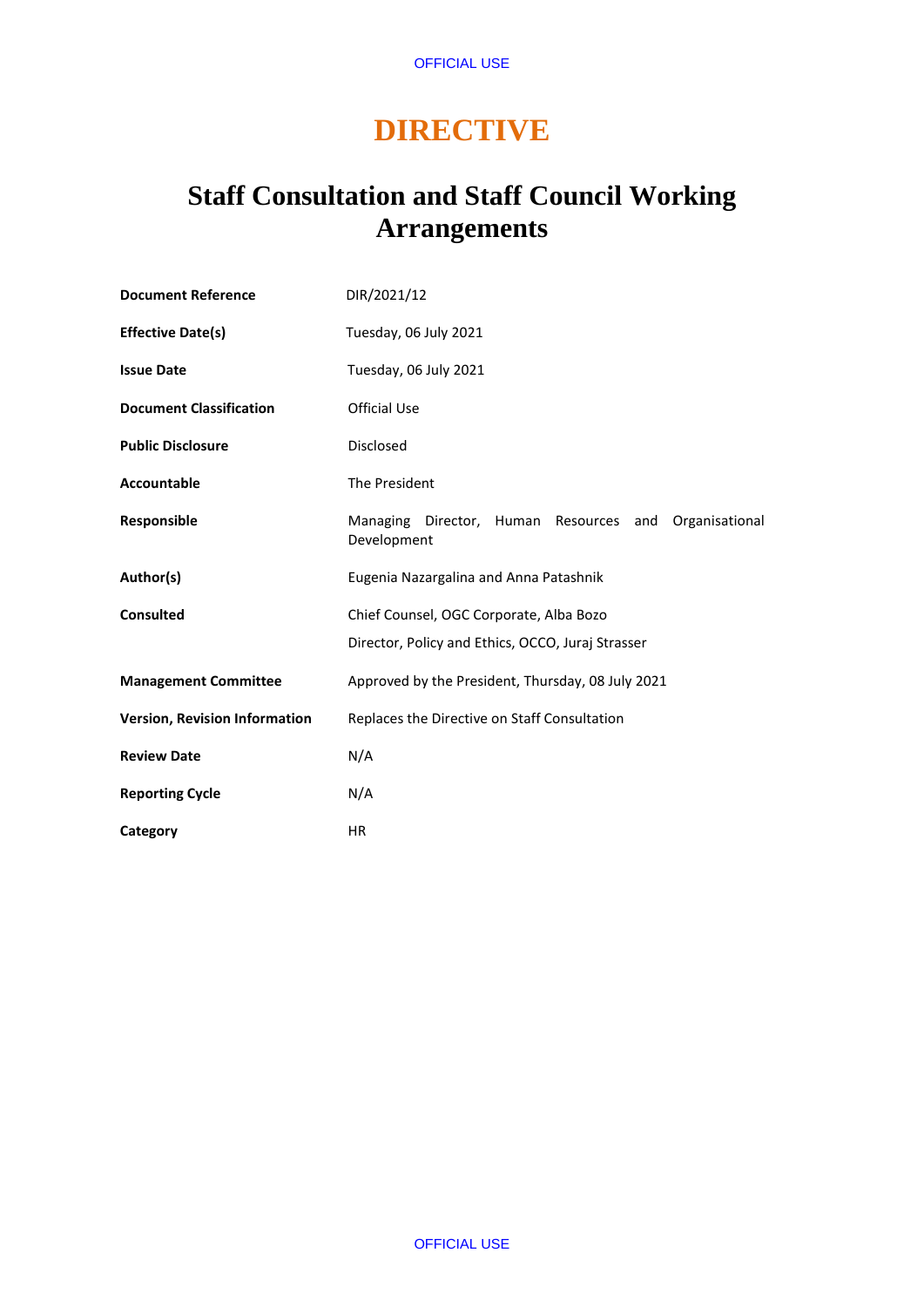## **DIRECTIVE**

#### **Staff Consultation and Staff Council Working Arrangements**

#### **Section I: Purpose**

This Directive sets out general provisions relating to staff consultation, the role of the Staff Council and its working arrangements.

## **Section II: Definitions and General Provisions**

Except as defined below, the capitalised terms used in this Directive have the meaning given to them in the Glossary of Terms set out in the Directive on General Provisions and Glossary of Terms for the Staff Handbook and the general provisions set out in the Directive on General Provisions and Glossary of Terms for the Staff Handbook shall apply to this Directive.

| <b>BAAC</b>               | Budget and Administrative Affairs Committee;                             |  |
|---------------------------|--------------------------------------------------------------------------|--|
| <b>CDRPs</b>              | Directive on the Conduct and Disciplinary Rules and Procedures, as       |  |
|                           | amended from time to time;                                               |  |
| <b>FTE</b>                | Full Time Equivalent;                                                    |  |
| <b>HROD</b>               | Human Resources and Organisational Development Department;               |  |
| <b>MDHROD</b>             | Director,<br>Human<br>Resources<br>and<br>Managing<br>Organisational     |  |
|                           | Development;                                                             |  |
| <b>Protected Activity</b> | Subject to Section IV, paragraph $2(c)$ , has the meaning ascribed to it |  |
|                           | in the CDRPs;                                                            |  |
| <b>Retaliation</b>        | Subject to Section IV, paragraph $2(c)$ , has the meaning ascribed to it |  |
|                           | in the CDRPs;                                                            |  |
| <b>SC Bylaws</b>          | The Staff Council bylaws adopted by the Staff Council on 16 February     |  |
|                           | 2007, as amended from time to time;                                      |  |
| <b>SC Constitution</b>    | The constitution of the European Bank for Reconstruction and             |  |
|                           | Development Staff Council adopted on 30 January 2018, as amended         |  |
|                           | from time to time;                                                       |  |
| <b>SC Election Rules</b>  | The election rules adopted by the Staff Council on 30 January 2018,      |  |
|                           | as amended from time to time;                                            |  |
| <b>SC Organisational</b>  | The SC Constitution, the SC Bylaws and the SC Election Rules;            |  |
| <b>Documents</b>          |                                                                          |  |
| <b>Staff Council</b>      | The Staff Council of the Bank created consistent with Section 11 of      |  |
|                           | the Staff Regulations;                                                   |  |
| <b>Staff Council</b>      | The activity of an elected Staff Council representative in exercising    |  |
| <b>Activity</b>           | their mandate pursuant to this Directive, as amended from time to        |  |
|                           | time;                                                                    |  |
| <b>Staff Council</b>      | A current elected member of the Staff Council;                           |  |
| Representative            |                                                                          |  |
| <b>Steering Group</b>     | A group set up by the Bank's management in relation to any matter        |  |
|                           | referred to in Section 11 of the Staff Regulations, the purpose of which |  |
|                           | is to review and recommend relevant proposals for submission to the      |  |
|                           | Bank's Executive Committee.                                              |  |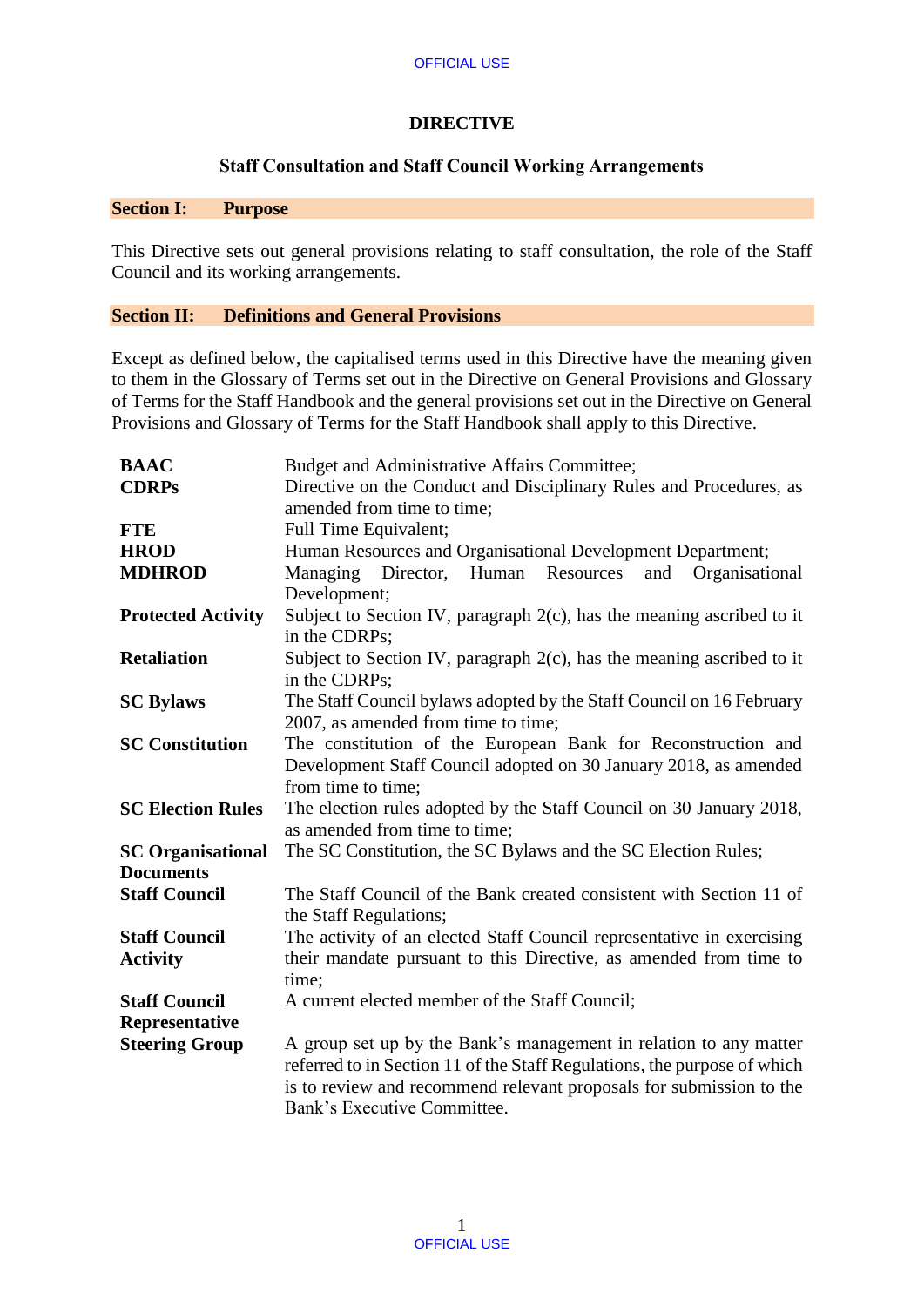## **Section III: Legal Basis**

The Staff Regulations, Section 11.

#### **Section IV: Scope**

#### **1. Staff Council – general**

- (a) Section 11 of the Staff Regulations provides for the right of Staff Members to associate in order to present their views to the President and the Board of Directors through their representatives on matters pertaining to personnel policies, their conditions of service, and the establishment of procedures for the consideration of complaints and grievances of individual persons on the staff of the Bank.
- (b) The Staff Council is a body elected by Staff Members and the SC Organisational Documents provide that it shall foster a sense of common purpose among Staff Members, promote and safeguard the rights, interests and welfare of Staff Members and represent the collective interests of Staff Members as a whole or groups of Staff Members and make representations to the management of the Bank on issues that concern such collective interests of Staff Members as a whole or groups of Staff Members.
- (c) The management of the Bank recognises that the Staff Council has an important role in making representations on issues that concern Staff Members as a whole or groups of Staff Members.
- (d) Further to the provisions of paragraphs 1(b) and 1(c) above, the Staff Council shall not involve itself in formal complaints by individual Staff Members that do not concern the collective interests of Staff Members as a whole or groups of Staff Members.
- (e) The Staff Council and the management of the Bank shall engage in respect of the consultation process set out at paragraph 6 below. In order to facilitate the role of the Staff Council as envisaged under Section 11 of the Staff Regulations, the working arrangements set out at the following paragraphs of this Directive shall be followed.

## **2. Staff Council – working arrangements – general**

- (a) The Bank's management and the Staff Council commit to a constructive and respectful working relationship in which open dialogue and expression of diverse views is encouraged.
- (b) As a condition for receiving information of a confidential nature from the Bank's management regarding matters covered by this Directive, the Staff Council shall be obliged to respect the secrecy of, and not to divulge, any fact or information of confidential nature brought to their knowledge in the exercise of their duties save when seeking advice from external consultants in relation to their duties as Staff Council. In such instance, the Staff Council shall make appropriate arrangements for any such external consultants to be bound by confidentiality obligations.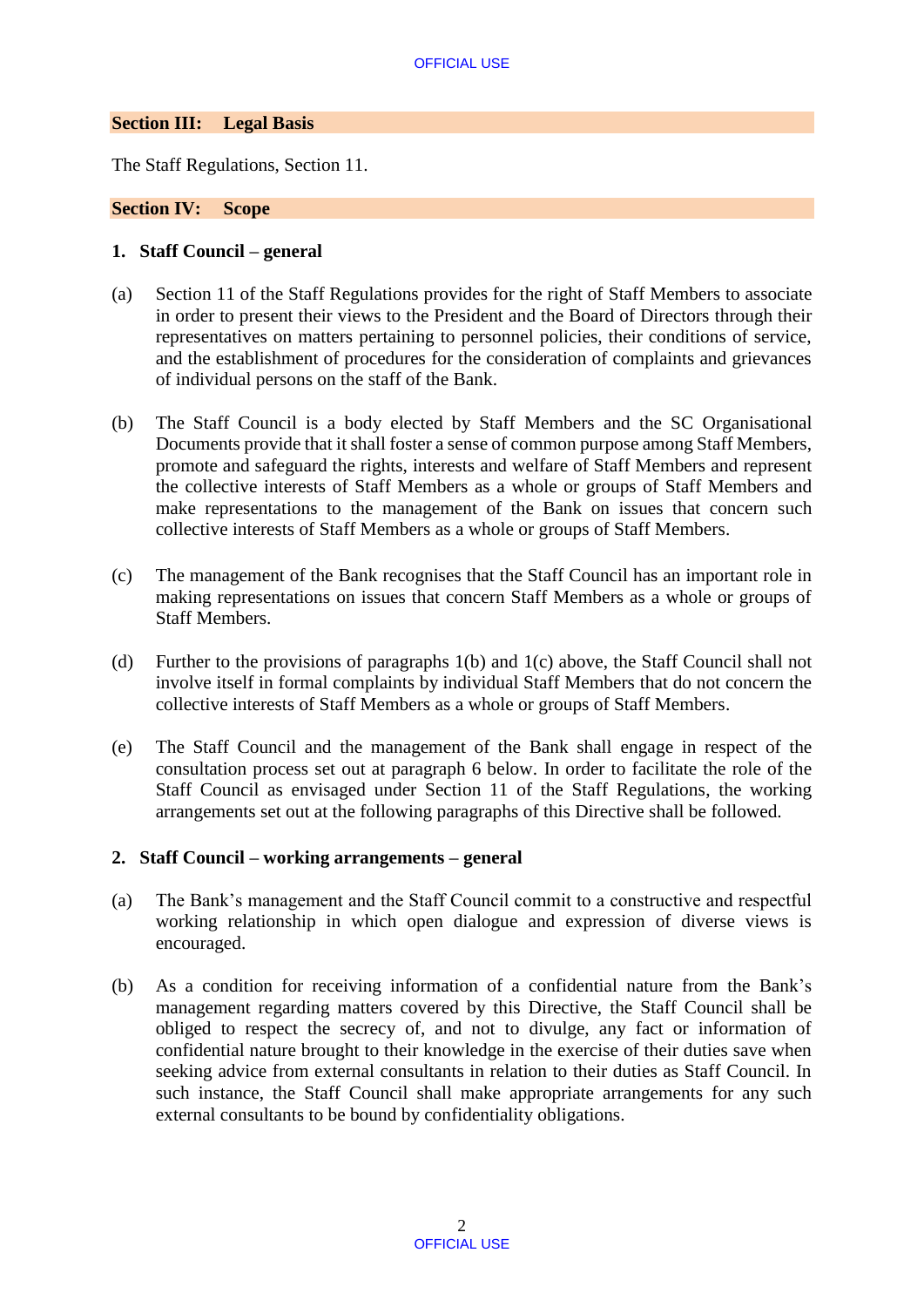(c) Engagement in Staff Council Activity shall be considered to be a Protected Activity for the purposes of the CDRPs, and accordingly Retaliation because of such engagement is prohibited.

## **3. Staff Council – working arrangements – Staff Council Representatives**

- (a) Subject to the below provisions, Staff Council Representatives shall be afforded the time needed to carry out their duties as staff representatives, including but not limited for their own internal meetings or those held with Bank management. The time devoted to fulfilling their duties as Staff Council Representatives, including whilst travelling on Staff Council business, shall be deemed working time, and shall fall within the following overall limits (to be assessed and reviewed from time to time by the Bank's management in collaboration with the Staff Council):
	- i. Chair: Between 40% and 50% of their FTE role;
	- ii. Vice-Chairs: Between 30% and 40% of their FTE role;
	- iii. Remaining Staff Council Representatives: Up to 25% of their FTE role.
- (b) The time allocation referred to in paragraph 3(a) above shall be acknowledged and accommodated by the line manager of each Staff Council Representative and shall be taken into account in the setting of annual objectives. Any decisions regarding salary increases, performance ratings and/or performance-based compensation for Staff Council Representatives shall not be impacted by the consequent reduced time that they spend carrying out their regular non-Staff Council employment activity as Bank Staff Members.<sup>1</sup>
- (c) The Bank's management shall collaborate with the line managers of Staff Council Representatives in relation to the accommodation of the time allocation referred to at paragraph 3(a) above. An assessment shall be made by the Bank's management, on a case-by-case basis and in collaboration with such line managers, as to whether any of the line managers may require additional resources, in light of the time allocations referred to in paragraph 3(a) above.

## **4. Staff Council – working arrangements – facilities and resources**

(a) Subject to paragraph 2(b) above, Staff Council Representatives shall be entitled to reasonable use of the Bank's facilities to disseminate to Staff Members as a whole or groups of Staff Members any communication (including but not limited to emails and intranet posts and articles) connected with the performance of their duties. Staff Council Representatives shall be entitled to consult all or any group of Staff Members, in writing or by convening a meeting.

**<sup>.</sup>** <sup>1</sup> By way of example, in the event that a Staff Council Representative spends 25% of their FTE role undertaking their Staff Council role and 75% of their FTE role undertaking their non-Staff Council role: (i) their annual objectives shall be adjusted to take into account the reduced amount of time spent on their regular non-Staff Council employment activity; and (ii) decisions regarding salary increases, performance ratings and/or performance based compensation will be based entirely on the time spent on the regular non-Staff Council employment activity (with no impact or reduction in relation to the time spent on the Staff Council role).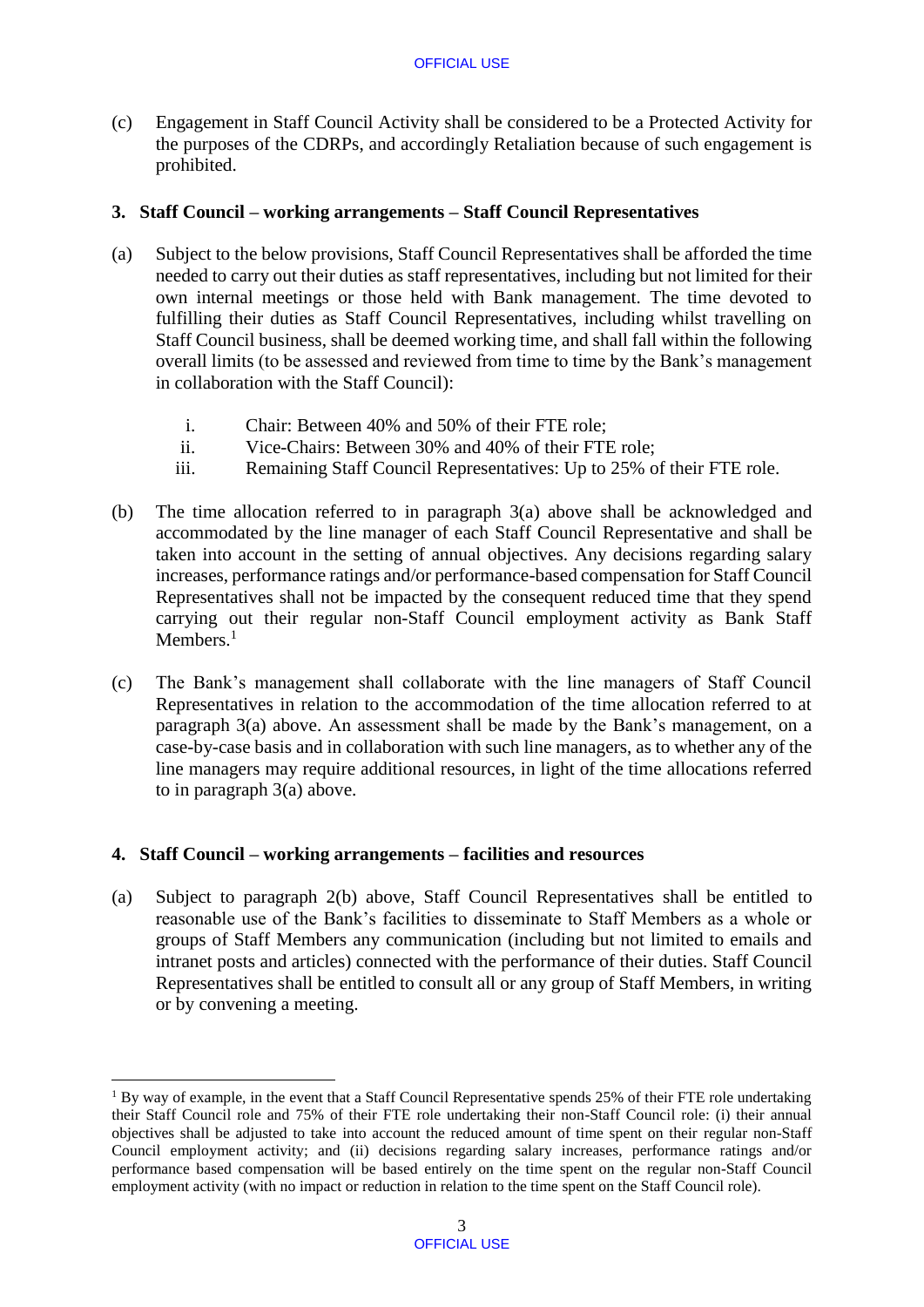- (b) The Staff Council may prepare communications for distribution to Staff Members as a whole pursuant to paragraphs 4(a) above and/or 7(j) below, subject to any confidentiality restrictions.
- (c) The Staff Council shall receive reasonable resources to enable it to carry out its mandate (as set out in this Directive), including a permanent resource responsible for administrative management of all aspects of Staff Council activities, with the requisite facilities and equipment.
- (d) Any additional resource (for example in the form of a secondee position, or short-term contract position), reasonably required by the Staff Council shall be agreed upon between the Staff Council and the Bank's management each year following the Staff Council elections.
- (e) Management will provide reasonable resources to enable Staff Council Representatives to identify and attend where practicable training courses relevant to their Staff Council role.

## **5. Staff Council – working arrangements – financial resources**

- (a) The Staff Council shall be accorded an annual budget taking into account the expenses incurred in the performance of its role. This includes (inter alia) the selection of external consultants (including external legal counsel) to obtain independent advice to enable it to address staff issues adequately, travel costs, training, hospitality, and support to the Bank's clubs, societies and sporting and social events. The budget shall take into account the composition of Staff Council to allow. for adequate and reasonable travel in relation to (inter alia): (i) annual visits by Staff Council Representatives from any of the Bank's Resident Offices to the London Headquarters; (ii) annual visits by Staff Council to Resident Offices; and (iii) attendance at Staff Association meetings of International Organisations.
- (b) The amount of this budget and the manner of its administration shall be reviewed annually as part of the Bank's general budgetary procedure and adjusted as warranted and agreed by the Bank's management. In addition, the Staff Council may make specific requests for additional ad-hoc budgetary contributions to fund advice for and/or representation of any particularly critical unforeseen matters which affect the Staff Members of the Bank.

## **6. Staff Council – working arrangements – consultation**

- (a) The Staff Council may make representations concerning all matters set out in Section 11 of the Staff Regulations for consideration by the management of the Bank, via the MDHROD. Personnel policies and conditions of service (as referred to in Section 11 of the Staff Regulations) include, inter alia, the following matters: (i) salaries and benefits; (ii) occupational health and safety; (iii) career development; (iv) matters concerning the general welfare of Staff Members and their families; (v) social and cultural activities at the Bank; and (vi) any material changes in the organisational structure of the Bank.
- (b) Through the process set out in this paragraph 6, the Bank's management shall inform and consult with the Staff Council regarding the matters referred to in Section 11 of the Staff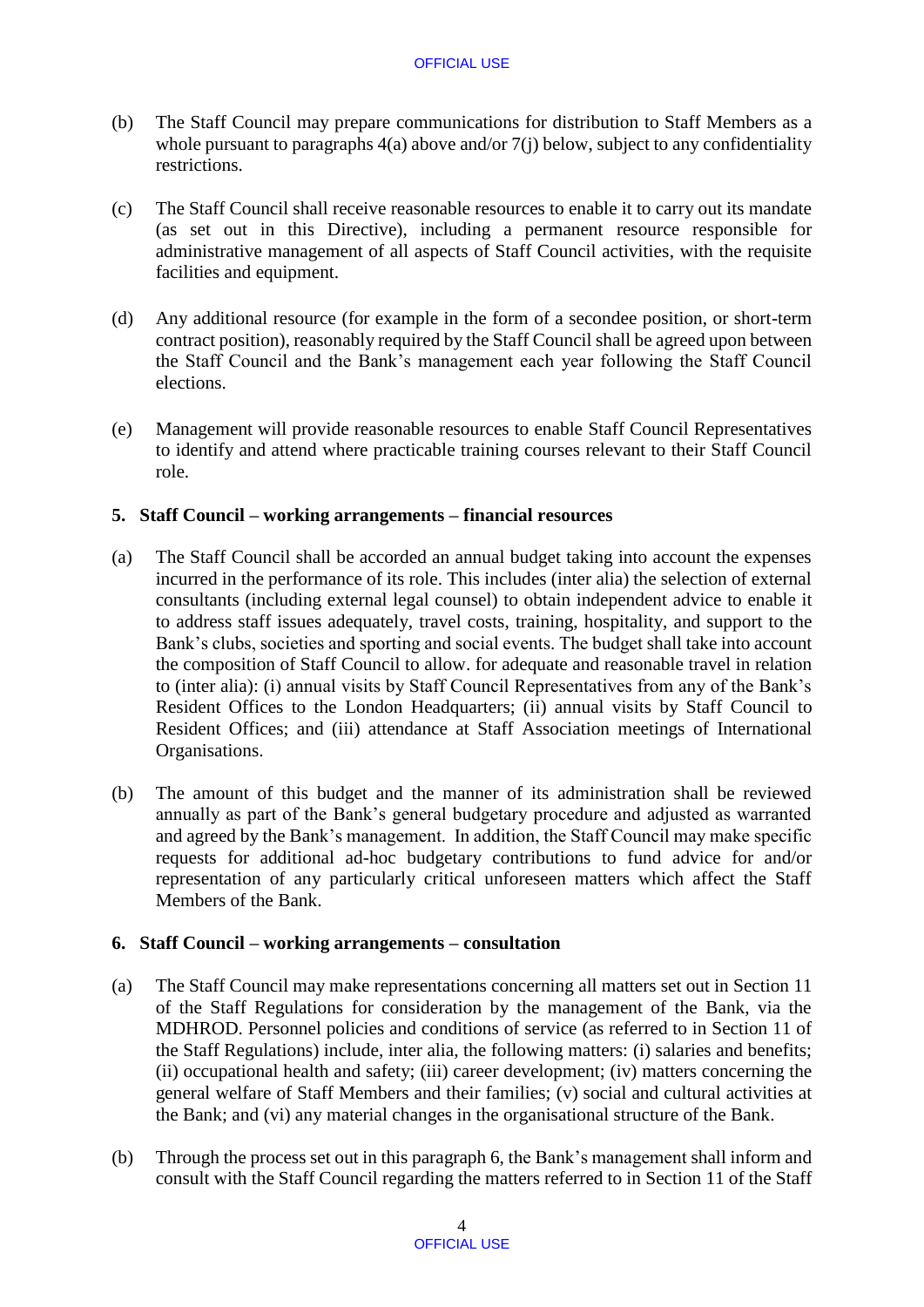Regulations, when preparing relevant proposals in respect of the adoption of new policies, directives or procedures or changes in existing policies, directives or procedures for consideration by the Bank's Executive Committee.

- (c) The aim of the consultation under this paragraph 6 is, inter alia, to strive to achieve consensus on a particular issue. The ultimate decision on policies, directives and procedures shall be taken by the management of the Bank on the basis of what it considers to be in the best interests of the Bank.
- (d) The Staff Council shall be provided with an opportunity to be represented in Steering Groups convened by the Bank with respect to the matters referred to in Section 11 of the Staff Regulations.
- (e) The views of the Staff Council shall be considered within the relevant Steering Group and the Staff Council shall be provided with a reasonable opportunity to provide its comments in the course of the working discussions of the Steering Group.
- (f) In April each year, the Bank's management shall, as far as is reasonably practicable inform the Staff Council of those matters covered by Section 11 of the Staff Regulations which it is intending will form part of its work plan for the following 12 months, together with the estimated timetable in respect of such matters.
- (g) Prior to any submission by the Bank's management to the Bank's Executive Committee concerning matters covered by Section 11 of the Staff Regulations, the Staff Council shall be given 10 working days to provide to the MDHROD any formal comments in writing on the relevant submission. The Bank's management may shorten such 10 working day period either: (i) in exceptional circumstances (subject to prior discussion with the Staff Council Chair or (in their absence) one of the Vice-Chairs); or (ii) if agreed by the Staff Council.
- (h) The ultimate decision on the content of any submission concerning matters covered by Section 11 of the Staff Regulations to the Bank's Executive Committee shall be taken by the relevant Bank management lead in respect of the submission on the basis of what they consider to be in the best interests of the Bank. Any formal submissions received from the Staff Council pursuant to paragraph 6(g) above, shall be annexed to the relevant final submission to the Bank's Executive Committee.
- (i) The Staff Council may request attendance at a meeting of the Bank's Executive Committee at which submissions from the Bank's management in respect of matters covered by Section 11 of the Staff Regulations are being considered, following the consultation with the Staff Council pursuant to this paragraph 6. Any such request shall be considered by the President and shall not be unreasonably refused. Where the Staff Council are permitted to attend meetings of the Bank's Executive Committee, such attendance shall be for the purposes of presenting its views, commenting on any presentation by the Bank's management and addressing questions from members of the Executive Committee. Attendance by the Staff Council shall not be permitted for the part of any Executive Committee meeting during which its members wish to engage in internal discussion regarding the matters presented to them.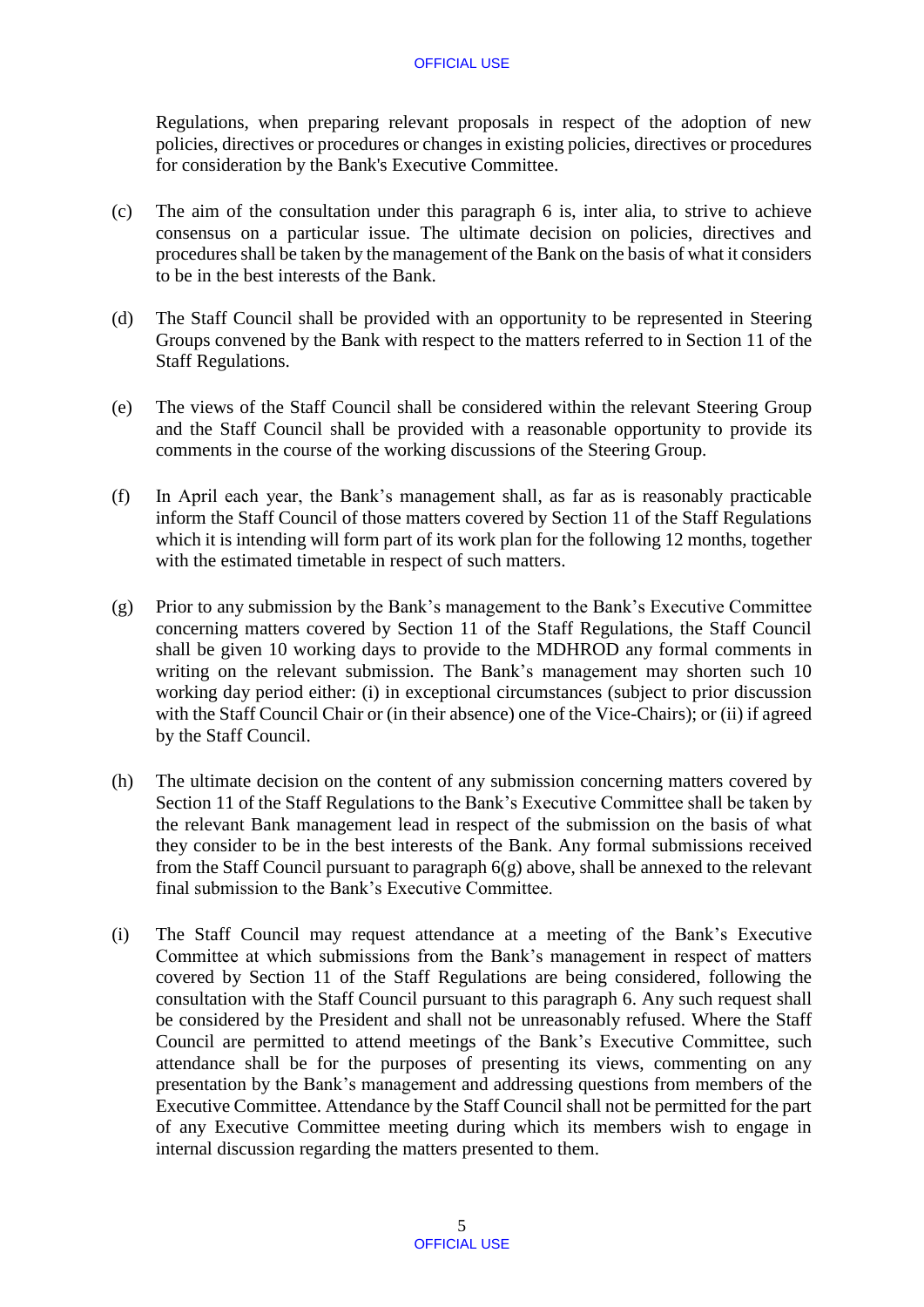#### OFFICIAL USE

- (j) After the Executive Committee has considered a matter as referred to in paragraph 6(b) above, the Executive Committee, normally via the representatives of the HROD, shall provide the Staff Council with written and verbal feedback in respect of the final decision it takes. Such written feedback shall include a summary of the Executive Committee's reasoning behind its final decision (including a summary of why such decision may not have accorded with the Staff Council's representations (if applicable)) but shall not disclose any positions or views expressed by individual Executive Committee members.
- (k) As part of the consultation process under this paragraph 6, the Staff Council shall be entitled to receive (subject to paragraph 2(b) above) relevant information in respect of matters covered by Section 11 of the Staff Regulations that is relied upon by: (i) the relevant Steering Group in which the Staff Council is participating; and/or (ii) by the Bank's management, in all cases to support any relevant submission made to the Bank's Executive Committee pursuant to paragraph 6(g) above. The Staff Council shall also be entitled to make ad hoc requests for information concerning matters covered by Section 11 of the Staff Regulations that it may reasonably require in order to exercise its mandate under this Directive. Any such request shall be made to the Director, HR Operations, Data & Analytic and the relevant Director level Staff Member who is responsible for the information requested and shall not be unreasonably refused. Information provided pursuant to this paragraph 6(k) shall be sent to the relevant Staff Council Representative within 5 working days of the request being made (or such longer period as may be required, depending on the nature and complexity of the information sought).<sup>2</sup>

## 7. **Staff Council – working arrangements – meetings**

## **General**

- (a) Meetings between Bank management and the Staff Council may take one of the following two forms:
	- i. Regular meetings;
	- ii. Ad hoc meetings.
- (b) These meetings shall normally be held with representatives of the HROD and/or the Bank's management.
- (c) If both the Bank's management and the Staff Council agree, outside consultants may, as an exception, attend these meetings, subject to such consultants agreeing to applicable conditions regarding confidentiality of information.

## **Regular meetings**

1

- (d) Meeting between the Staff Council and the MDHROD shall generally be held once a month.
- (e) The Staff Council shall have the opportunity at least twice a year to meet with, the President and, where applicable, MDHROD and members of the Executive Committee

<sup>&</sup>lt;sup>2</sup> Information provided under this paragraph may also be redacted in accordance with the data protection obligations of the Bank.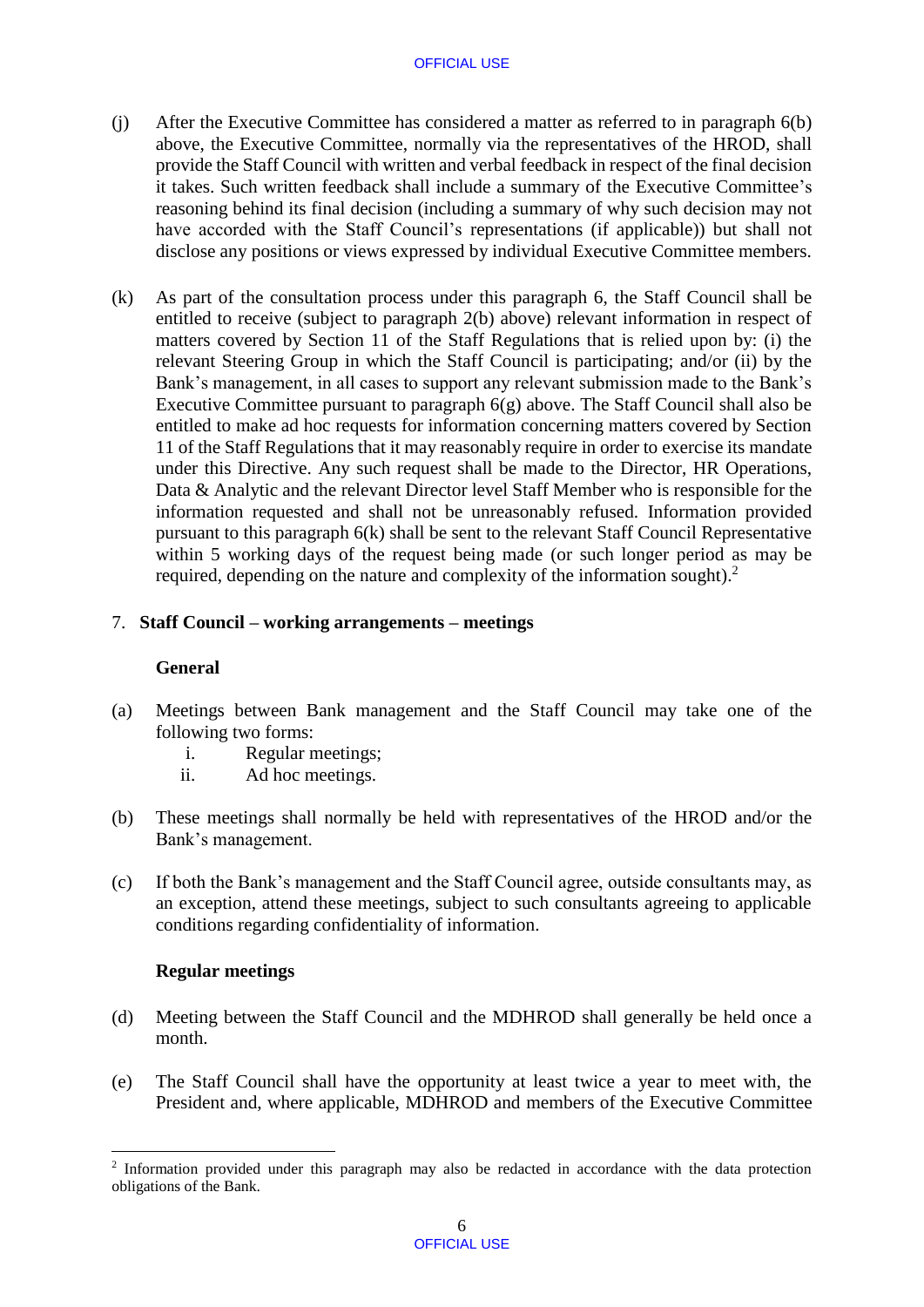or others as decided by the President, on the matters pertaining to the work of the Staff Council.

- (f) With respect to matters covered by Section 11 of the Staff Regulations that fall within the competency of the Board of Directors, the Staff Council may meet with the representatives of the Board of Directors when necessary for the fulfilment of their duties as Staff Council Representatives.
- (g) Further, the Staff Council shall have the opportunity to deliver presentations to and exchange views with the BAAC with respect to matters covered by Section 11 of the Staff Regulations, according to the BAAC's Terms of Reference, as amended from time to time.

## **Meeting agendas and outcomes**

- (h) With regards to the meetings with the MDHROD an agenda for the meeting shall be discussed and agreed by the Staff Council and the MDHROD in advance of such meeting. Following the meetings, the relevant participants in those meetings shall draw up an agreed list of action points. Actions agreed at the meeting) shall be followed up accordingly.
- (i) With regards to the meetings with the President, an agenda for the meeting shall be proposed by the Staff Council for the consideration of the President.
- (j) The Staff Council may prepare communications regarding the outcomes of the meetings referred to under paragraphs 7(e), (f) and (g) for distribution jointly to all Staff Members, in accordance with the provisions of paragraph 4(b) above.

## **Ad Hoc meetings**

(k) Should the need arise, the Bank's management or the Staff Council may request ad hoc meetings for an exchange of views on a matter of importance or urgency.

## 8. **Staff Council – working arrangements – review of implementation**

The MDHROD and the Staff Council shall discuss the implementation of the provisions of this Directive at least twice a year and the Staff Council may choose to discuss such implementation during their meetings with the President, pursuant to paragraph 7(e) above.

## **Section V: Waivers, Exceptions and Disclosure**

#### **Waivers**

The President may grant a deviation from a requirement of this Directive.

## **Exceptions**

Not applicable.